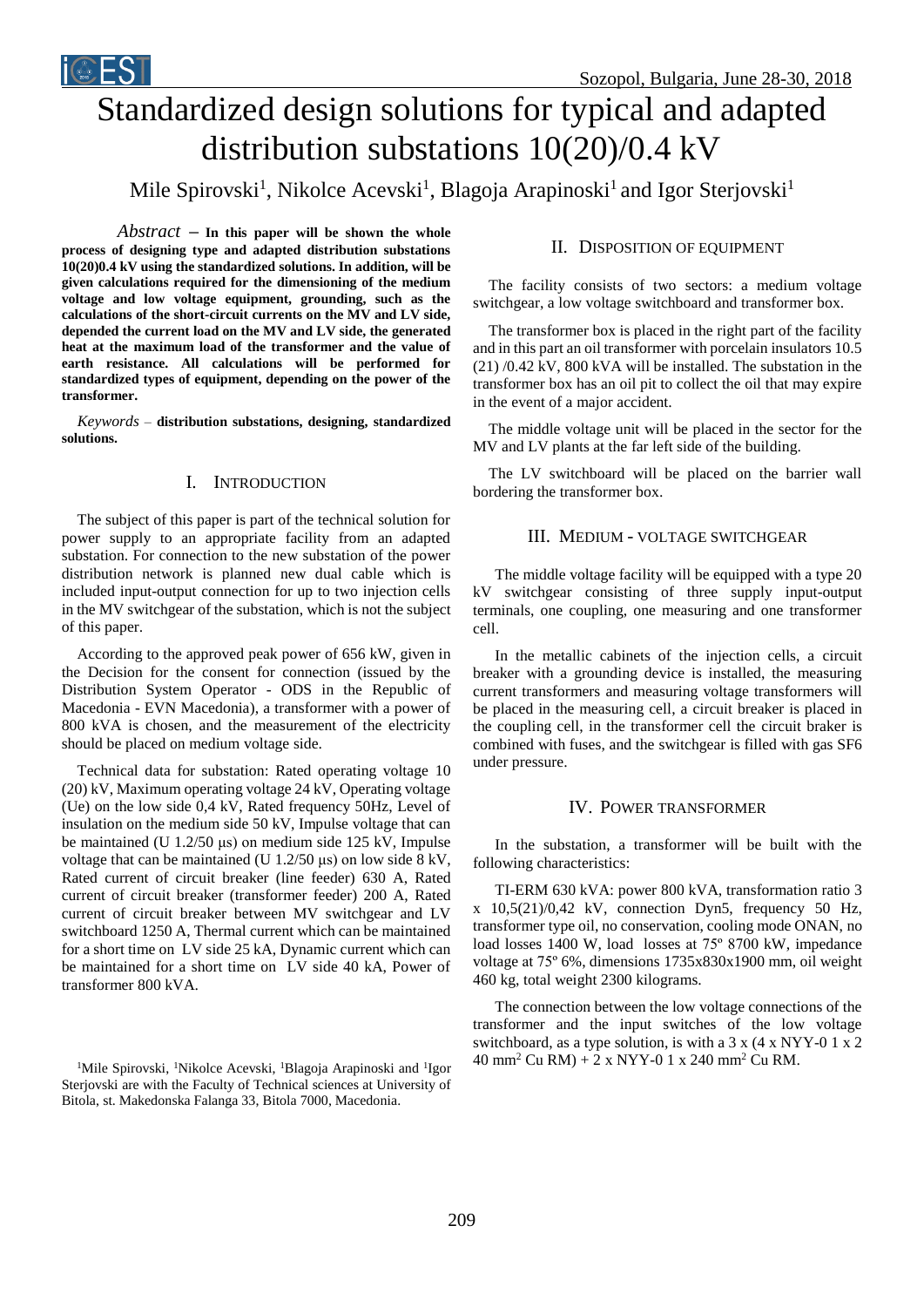

## LOW-VOLTAGE SWITCHBOARD

The low voltage installation is performed as a type switchboard on a stand-alone frame. The plant consists of a supply, a protective and an exhaust part.

The supply part is in the middle upper part of the board and the cables that are driven from the transformer's second side are connected here. It is equipped with a low-voltage three-phase circuit breaker type NS 1250N 3p 1250A, Micrologic 2.0, Schneider Electric.

The product consists of ten power supply terminals to equipped with a vertical three-phase circuit breaker with fuses 630 A.

### VI. MEAUSURING

Measuring the electricity is an obligation for the electrical distribution system's operator, with single-pole isolated measuring voltage transformers along their transmission ratio 20000 / 1.73 (10000 / 1.73) /100/1.73/100/1.73 V / V / V and electrical voltage transformers with transformation ratio 2x25/5/5 A/A/A, 24 kV.

#### VII. COMMANDS

The circuit breaker can be manually operated onsite, using manipulating handles. Moreover, turning the LV switch on and off, can be manually controlled onsite.

#### VIII. BLOCKADES

In order to prevent making mistakes during usage and handling the substation's equipment, the following blockades will be provided: the separate switch can be turned on along with a special handle, it will be located in the middle voltage block, next to the entrance door and access to the MV fuses because of their replacement, it is accessible only when the separated switch is turned off, as an alternative like the only case when the door is opened and the fuses can be replaced.

## IX. LIGHTING

ATS is illuminated with two  $1 \times 24$  W lamps, IP65 housing, mounted in the sector of MV and LV installation and transformer box.

## X. PROTECTION

For transformer's protection, from short-circuits currents on the medium voltage side and short-circuits currents from LV busbars, we will provide and highly powered fuses such as MV VM50 A, with a striking needle that automatically activates the circuit breaker deactivation inside the transformer filed. The transformer is protected from overloading by a secondary thermal replay(4-8)A, which automatically turns the switch off inside the transformer field on the high voltage side, in conditions of extremely increased temperature above the prescribed one.

## XI. EARTHING

In order to protect our employees from highly unaccepted voltage, we will provide working and protective grounding. Besides protecting our stuff, grounding will be used in KBTS for transformer's proper and normal work, where we predict to perform grounding on the main substation.

To accomplish our working grounding goal, we are willing to perform a set of three galvanized probes, with length of 1.5 mеters and a cross section of 63 millimeters. Probes will be placed as vertices of a equilateral triangle with side's length of 15 meters. Each other, probes are connected with two rows of galvanized tape FeZn 40 x 4 millimeters square, where they will be set 25 meters from substations. Whole working grounding is connected with cable H07V-K-1 x 50 millimeters square and it is directly connected with transformer's zero. (Due to the spatial availability, the inverstor during the performance will decide the exact location of the grounding and consequently its proper way of realization).

Protective grounding will be performed as a set of two rectangular shapes, placed on galvanized tape FeZn 40 x 4 millimeters square, set on appropriate position around substations. Their interconnection must be correct, as well as connection to the potential equalization rail. First shape is placed on 1 meter distance and 0.5 meters depth of substations's shapes. On the other hand, the second one is placed on 1 meter distance from the first one and 1 meter depth. Additionally to our protective grounding will be connected a galvanized steel tape, which is parallel to the middle voltage cables.

On the equalization potential will be linked: the grounding of the low voltage board, transformer's core, surge arresters, metal shears from medium voltage cables and all metal parts of substation's equipment, which are not under voltage in normal operation.

All electrical installation work will be performed in accordance of valid norms and regulations. In the end of our work, we will execute all the necessary testing, for which will be determinated and specified suitable protocols.

## XII. COMPENSATION OF REACTIVE POWER OF THE **TRANSFORMER**

The reactive power compensation of the transformer with a power of 800 kVA is resolved with a capacitor battery alongside the LV switchboard, with a power of 50 kVAr. The capacitor battery will be connected to a single drain line on the LV switchboard via the NAY2Y-J 4x50 mm2 cable. The leadout cable will be protected by fuses LV 125 A. This battery will only be used to compensate for the reactive power required to magnetize the core of the transformer, while for full compensation of the engaged reactive power by consumers, it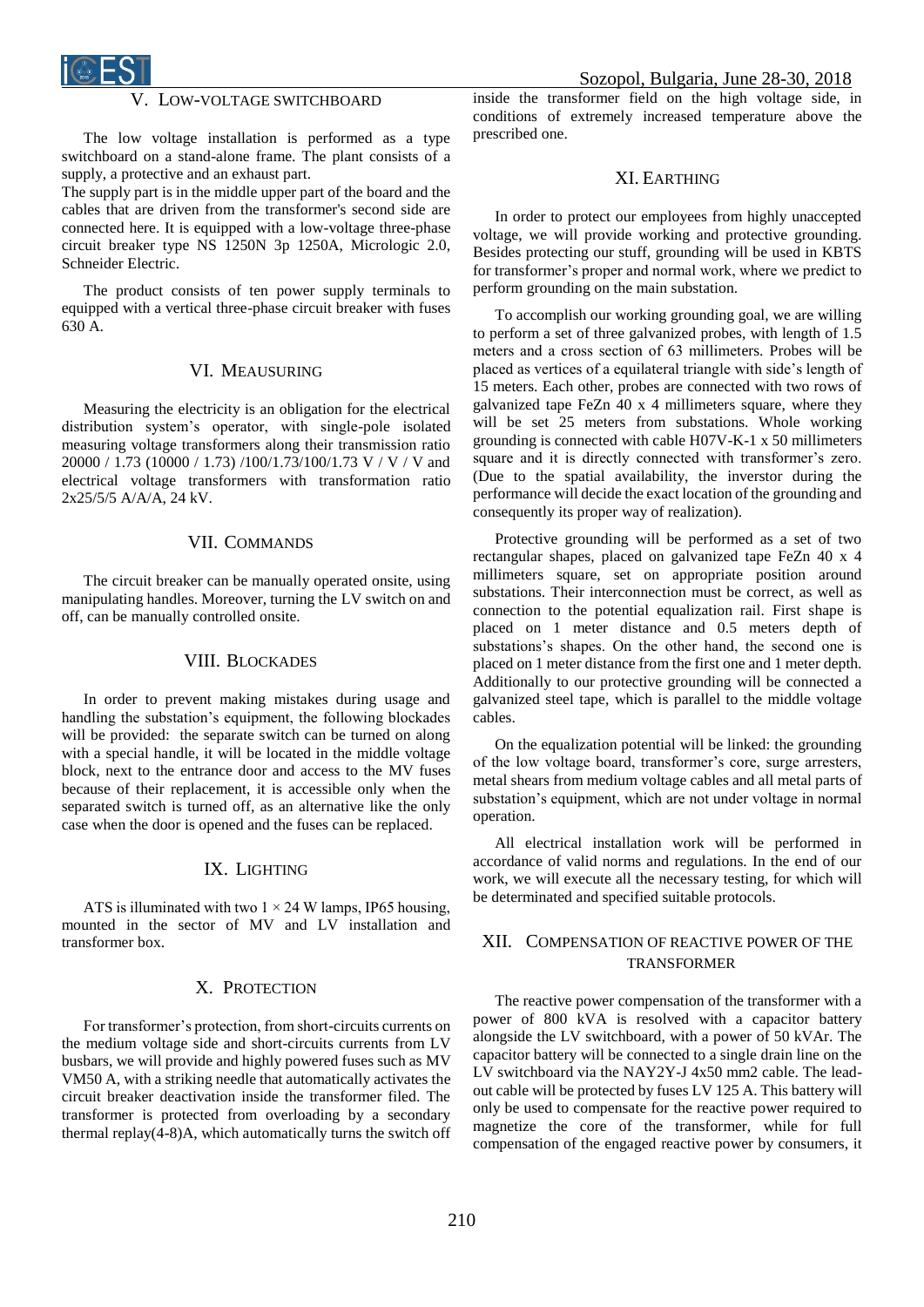

is necessary to perform appropriate analyzes of the different load modes in operation, and to select appropriate automatic compensation.

## XIII. FIREFIGHTING AND PROTECTION AT WORK

In the substation, it is planned to install a rubber insulating carpet 24 kV, in the sector of the MV swichgear and LV switchboard. Also, firefighting appliances are provided in both premises. In the sector of the MV switchgear, a box with protective tools and insulation equipment should be placed. On the wall beside the MV block to place plates with a single-pole pattern, the five golden rules, a manual for indicating first aid and a warning for the danger of high voltage.

## XIV. CALCULATIONS OF THE SHORT-CIRCUIT AT THE  $10(20)$  KV BUSBAR

The choice of equipment and dimensioning of the busbar is based on the power of a three-phase short circuit of the 20 kV busbar, which equals  $Sk3$  "= 500 MVA.

- Initial three-phase short circuit is: "

$$
I_{k3}^{"} = \frac{S_{k3}^{}}{\sqrt{3} \cdot U_{n}} = \frac{500 \cdot 10^{3}}{\sqrt{3} \cdot 20} = 14.43 \text{ kA}
$$

Peak short curcuit current is:

$$
I_{\text{u}} = k_{\text{u}} \cdot \sqrt{2} \cdot I_{\text{k3}}^{\prime\prime} = 1.75 \cdot \sqrt{2} \cdot 14.43 = 35.71 \text{ kA}
$$
  
Where:

 $k_u$ -peak coefficient that depends on the ratio R / X on the network and for  $R / X = 0.1$  ku = 1,75;

Effective short-circuit current value is calculated bellow:

$$
I_{\text{ks}} = I_{\text{k3}}'' \sqrt{m+n} = 14.43 \sqrt{0.2 + 0.8} = 14.43 \text{ kA}
$$
  
Where:

m and n are coefficients that depend on the direct and alternating short-circuit current component. Their values are obtained from the diagram in dependence of the peak coefficient, and for the minimum switch-off time of the switch  $= 0.25$  s.

Breaking short-circuit current is given bellow:

 $I_r = I_{k3}$ " = 14.43 kA

### XV. CALCULATIONS OF THE SHORT-CIRCUIT AT THE 0.4 KV BUSBAR

To calculate the short-circuit currents and power of the 0.4 kV side, an equivalent impedance to the 0.4 kV side should be determined.

The calculations will use the selected transformer data. The impedance of the network, reduced to a voltage of 0.4 kV, is calculated as follows:

$$
Z_{Q} = \frac{c \cdot U_{Q}}{\sqrt{3} \cdot I_{kQ}} \left( \frac{U_{rTLV}}{U_{rMLV}} \right)^{2} = \frac{1,1 \cdot 20}{\sqrt{3} \cdot 14,43} \left( \frac{0.42}{21} \right)^{2} = 0.352 m\Omega
$$

where:

c - a voltage factor that depends on the voltage of the system;

U<sup>Q</sup> - nominal voltage on the MV network;  $U_{\text{rTLV}}$  - nominal voltage on the LV side of the transformer;  $U<sub>rHLV</sub>$  - nominal voltage on the MV side of the transformer; I"kQ - initial short-circuit current of MV network.

It follows that the inductive and ohmic resistance will be:

$$
X_Q = 0.995 \cdot Z_Q = 0.35 \text{ m}\Omega
$$
;  $R_Q = 0.1 \cdot X_Q = 0.035 \text{ m}\Omega$ 

The direct short-circuit impedance of the two-way transformer, as well as the ohmic resistance, are calculated according to the transformer data:

$$
Z_{TLV} = \frac{u_{krT(\%)}}{100} \cdot \frac{U_{rTLV}^2}{S_{rT}} = \frac{6}{100} \cdot \frac{0.42^2}{0.8} = 0.0132 \,\Omega
$$

$$
R_{TLV} = \frac{P_{krT}}{3 \cdot I_{rTLV}^2} = \frac{8700}{3 \cdot 1156^2} = 0.0022 \,\Omega
$$

 $u_{\text{krT}(\%)}$  - short-circuit voltage of the transformer;

S<sub>rT</sub> - nominal power of the transformer;

 $P_{krT}$  - losses in the windings of the transformer at a nominal current;

 $I_{rTLV}$  - nominal current on the LV side of the transformer. As it follows, the inductive resistance of the transformer will be:

$$
X_{TLV} = \sqrt{Z_{TLV}^2 - R_{TLV}^2} = 0.013 \Omega
$$

Equivalent impedance of 0.4 kV busbar:

$$
R_e = R_Q + R_{TLV} = 2.235 \text{ m}\Omega;
$$
  
\n
$$
X_e = X_Q + X_{TLV} = 13.35 \text{ m}\Omega;
$$
  
\n
$$
Z_e = \sqrt{R_e^2 + Z_e^2} = 13.53 \text{ m}\Omega
$$

The calculated value of the maximum current of a symmetrical three-phase short-circuit is:

$$
I_{k3}^{"} = \frac{cU_n}{\sqrt{3}Z_e} = \frac{1,1 \cdot 0,4 \cdot 10^3}{\sqrt{3} \cdot 13.53 \cdot 10^{-3}} = 18.84 \text{ kA}
$$

For ratio R /  $X = 0.17$  it is read ku = 1.7 and calculated the value of the peak current of a three-phase short circuit, the Breaking and durable short-circuit current is adopted to be:

$$
I_r = I_t = I_{k3}^{\prime\prime} = 5.928
$$
 kA.

#### XVI. 20 KV CABLE DIMENSIONING

Nominal current of 20 kV busbar is: